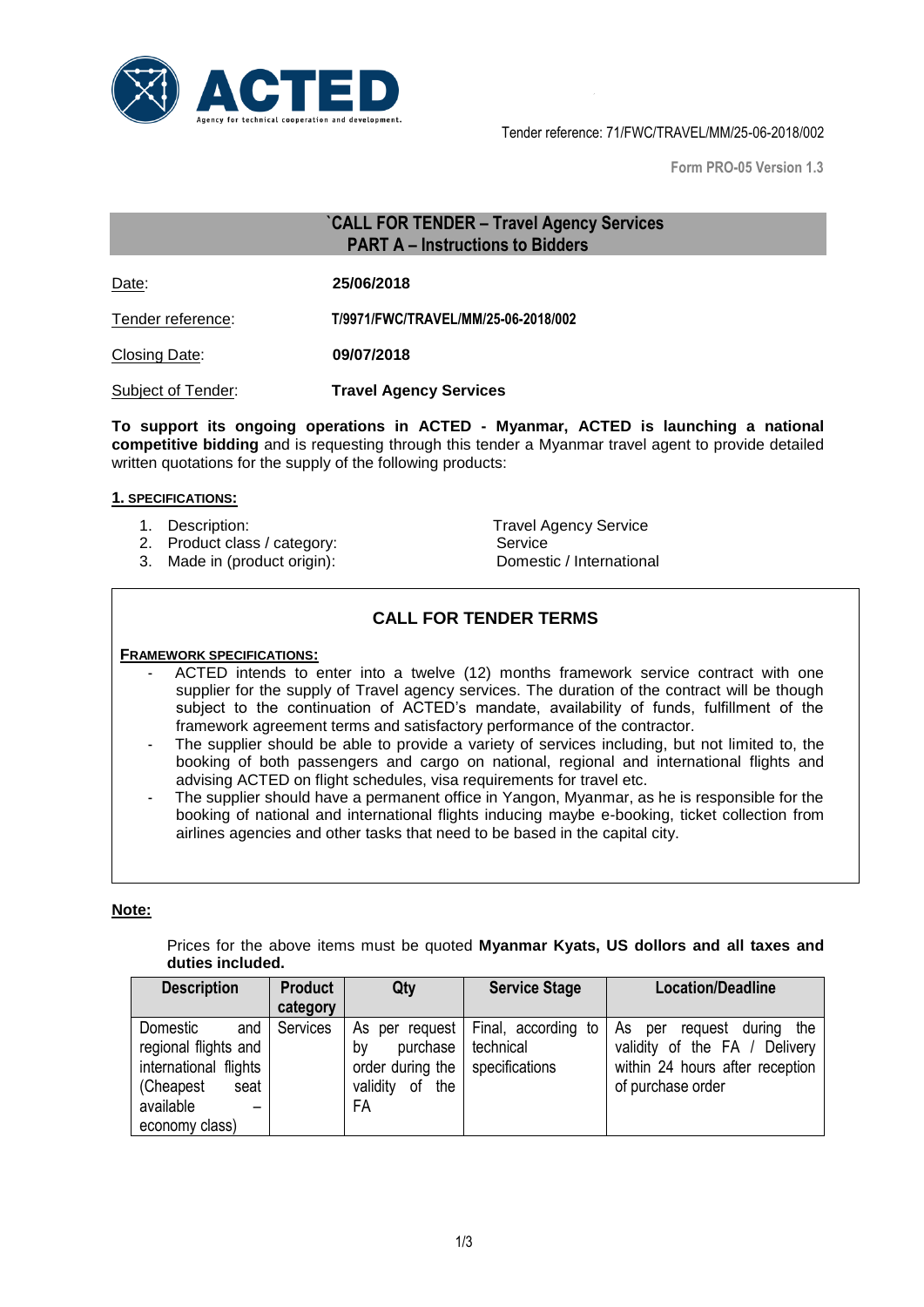

**Form PRO-05 Version 1.3**

## **2. RESPONSIBILITIES OF THE BIDDER:**

- 1. Terms of delivery:
	- a. The supplier will agree to make bookings for ACTED based on an email request from authorised ACTED staff (to be detailed in the Contract) and make a proposal for the ticket issuing.
	- b. Tickets purchase must be done by the supplier after reception of a purchase order and written validation of the date and time proposed.
- 2. Validity of the offer: 14 months (1 year fixed term framework agreement)

### **3. SPECIFIC CONDITIONS:**

- 1. Tickets need to be sent electronically by email or delivered at the lcoation required in the Purchase order.
- 2. The selected company needs to provide at least three alternatives of flight for every request or a proof of absence of additional flights (printout of the sales system).
- 3. Details of transfer fees, cancellation fees, flight changes, ticket issuing, number of stopovers, authorized weight of the luggage, administration fees and any other charges should be made clear.
- 4. All flights should be considered on economic class.
- 5. The selected company should provide a list of numbers that can be reached and answered at any time of the day (24/7 365 days a year) in case of unexpected issues encountered during the course of a journey (flights cancellations / missed flights etc.)

# **4. GENERAL CONDITIONS:**

- **6. Bidders are requested to fill in, sign, stamp and return Part A, Part B (Offer Form), Part C (according to ACTED format) and Part D;**
- 7. Bidders must also attach a copy of the Company registration certificate and/or licence;
- 8. The **closing date** of this tender is fixed **on 09/07/2018 at 5:00 PM (**Myanmar time) both for email applications and in-hand delivery. Late offers will not be considered and will automatically be rejected.
- 9. The offers must be submitted as a single PDF e-mail attachment to [myanmar.tender@acted.org,](mailto:myanmar.tender@acted.org) Cc [tender@acted.org](mailto:tender@acted.org) with the mention **T/9971/FWC/TRAVEL/MM/25- 06-2018/002** in the subject line**.** All offers must be signed and stamped on each page;
- 10. The tender opening session is fixed on **10/07/2018 at 9:00 AM** in ACTED Myanmar Office, 661 (A), Mya Kanthar Lane 1, Kamayut Township, Yangon. Tel (M): +95 (0)9422484273 to which suppliers are invited to assist if they wish. This date may be subject to change.
- 11. Late offers and those not matching the specifications for submission will not be considered;
- 12. The following number can be contacted for general enquiries:

ACTED Myanmar: +95 (0)9-259133531 / +95 (0)9-422484273

*if you witness or suspect unethical business practices during the tendering process, please send an email to [transparency@acted.org.](mailto:transparency@acted.org)*